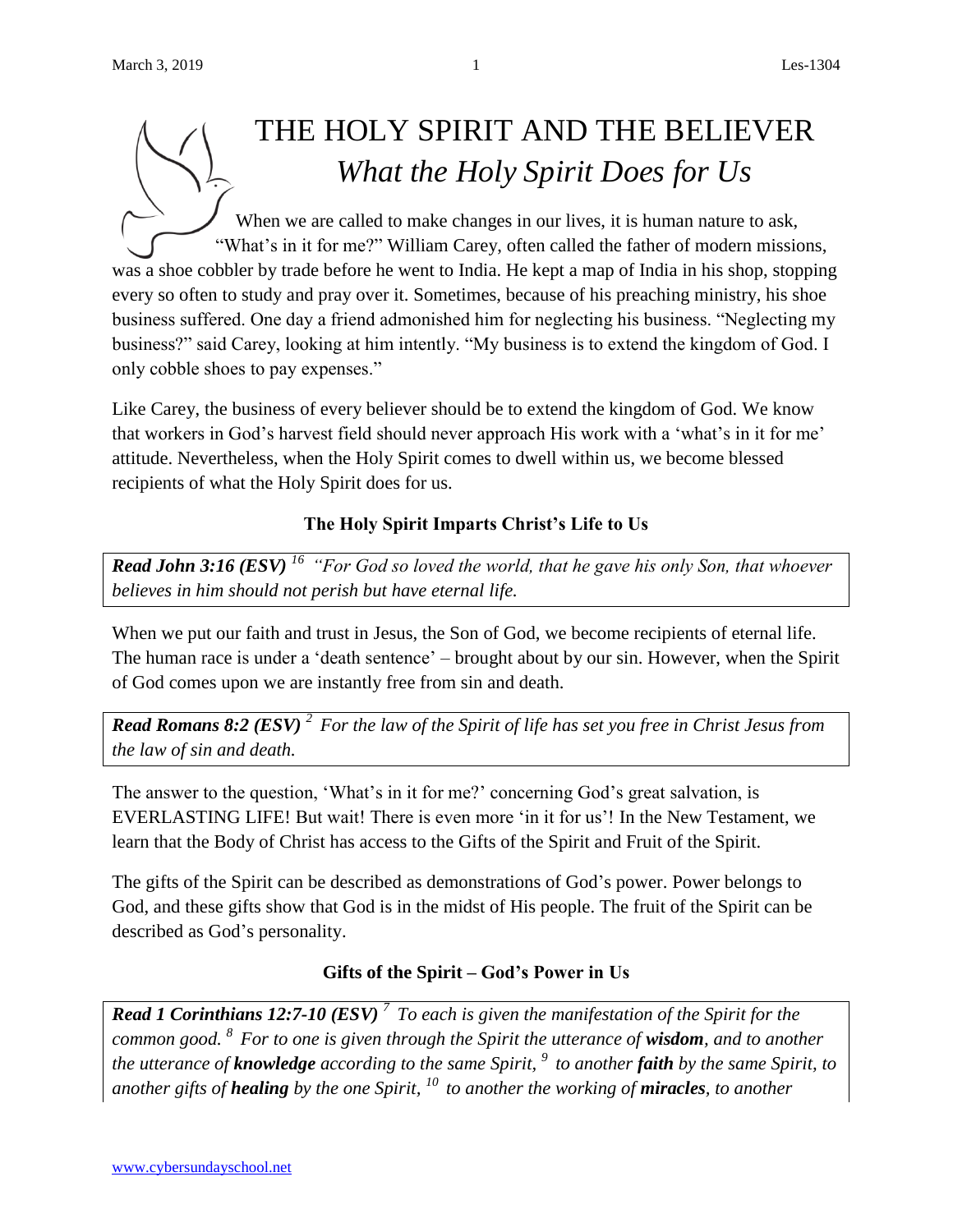*prophecy, to another the ability to distinguish between spirits, to another various kinds of tongues, to another the interpretation of tongues.*

There are nine gifts of the Spirit mentioned in this passage. Throughout his writings, Paul referred to about 20 different gifts, including preaching, teaching and leadership. Some would say that by putting Paul's list together we get a comprehensive list of spiritual gifts. This seems unlikely, since today we can recognize some gifts which Paul did not mention, such as the gifts of music, working with youth, and counseling. As we consider spiritual gifts, we must ask the question:

## **What is the difference between a talent and a spiritual gift?**

The answer is simple: Natural talents reveal our human ability whereas spiritual gifts reveal Christ's supernatural ability*.* The gifts of the Spirit are specific abilities given by God for the edification of the church. Just as a tree is known by its fruit, so spiritual fruit manifests the Holy Spirit's work in God's people through the refinement of our character*.* Rev. Jim Wallis of Strictly Gospel breaks it down this way.

| #1 | Talents Are Inherited / Gifts Are Received                                  |
|----|-----------------------------------------------------------------------------|
| #2 | Talents Are Possessed by the Saved and Unsaved / Gifts Are Possessed by the |
|    | Saved                                                                       |
| #3 | Talents Are Developed and Expected / Gifts Are Matured and Surprising       |
| #4 | Talents Can Be Used Selfishly / Gifts Are Used to Serve God's Purposes      |

There are similarities and differences between talents and spiritual gifts. Both come from God. Both grow in effectiveness with use. Regardless of belief in Christ, people who have natural talents resulting from a combination of genetics, training and environment can develop those talents. Spiritual gifts, on the other hand are given to all believers by the Holy Spirit. *Romans 12:6 (ESV) <sup>6</sup>Having gifts that differ according to the grace given to us, let us use them: … in proportion to our faith;*

We don't have to spend a lifetime seeking 'our gift'. Just be sensitive to the Lord's leading and He will open the door to what He wants you to do for Him. We should not look upon one 'gift' as being better than the other.

Warren Wiersbe writes, "I once ministered with two men who had opposite attitudes toward their gifts: the one man constantly belittled his gifts and would not use them, and the other man constantly boasted about gifts that he did not possess. Actually, both of them were guilty of pride, because both of them refused to acknowledge God's grace and let Him have the glory."

Whatever gift we have must be dedicated to God and used for His glory. *1 Corinthians 10:31 (ESV) <sup>31</sup>So, whether you eat or drink, or whatever you do, do all to the glory of God*.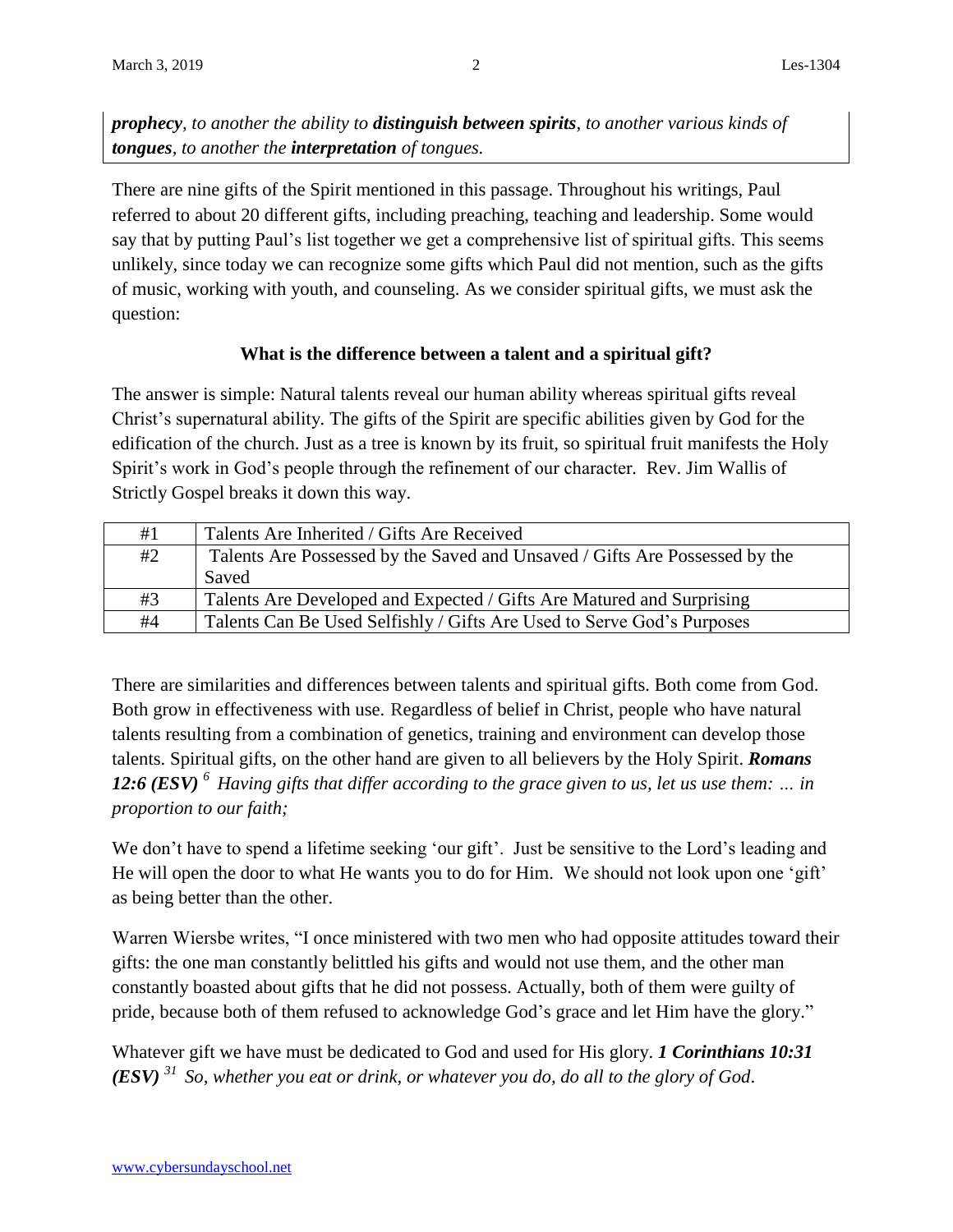### **Fruit of the Spirit – God's Character in Us**

*Read Galatians 5:22-23 (ESV) <sup>22</sup>But the fruit of the Spirit is love, joy, peace, patience, kindness, goodness, faithfulness, <sup>23</sup>gentleness, self-control; against such things there is no law.*

The fruit of the Spirit is the natural work of the Holy Spirit in us. The Spirit produces these character traits in us that are found in the character of Christ. The fruit of the Spirit comes about in our lives as the result of Christ's control—we can't obtain them by trying to get them without His help. If we want the fruit of the Spirit to grow in us, we must join our life to His.

*Read John 15:4-5 (ESV) <sup>4</sup>Abide in me, and I in you. As the branch cannot bear fruit by itself, unless it abides in the vine, neither can you, unless you abide in me. <sup>5</sup>I am the vine; you are the branches. Whoever abides in me and I in him, he it is that bears much fruit, for apart from me you can do nothing.*

Be careful to avoid getting tied up with doing 'good works' in the flesh. There is a difference between spiritual fruit and good works done under our 'own steam'. Fruit comes spontaneously as a result of a healthy walk with Christ. We must be careful to avoid good works that are the result of our own thoughts and our own will. In the Christian walk, the fruit of the Spirit is the product of our inner life, the operation of God's Spirit within us. Don't get me wrong producing spiritual fruit will often still be 'work'. Think about it – the first fruit listed is love. And if we are honest, there will be times when showing love to someone unlovely in our daily lives can only come from the Spirit's power with us.

The Spirit produces living fruit. And this fruit has in it the seed for still producing more fruit! Love results in more love! Joy helps to produce more joy! We glorify Christ by bearing fruit. We do this through the power of the Holy Spirit within us.

### **The Work of the Holy Spirit in the Life of the Believer**

*Read John 4:14 (ESV) <sup>14</sup>but whoever drinks of the water that I will give him will never be thirsty again. The water that I will give him will become in him a spring of water welling up to eternal life."*

This verse is part of the words spoken to the Samaritan woman that Jesus met at the well. The Samaritans were a mixed race, part Jew and part Gentile, that grew out of the Assyrian captivity of the ten northern tribes. Rejected by the Jews because they could not prove their genealogy, the Samaritans established their own temple and religious services. This only fanned the fires of prejudice. When His enemies wanted to call Jesus an insulting name, they called Him a Samaritan. (*John 8:48*)